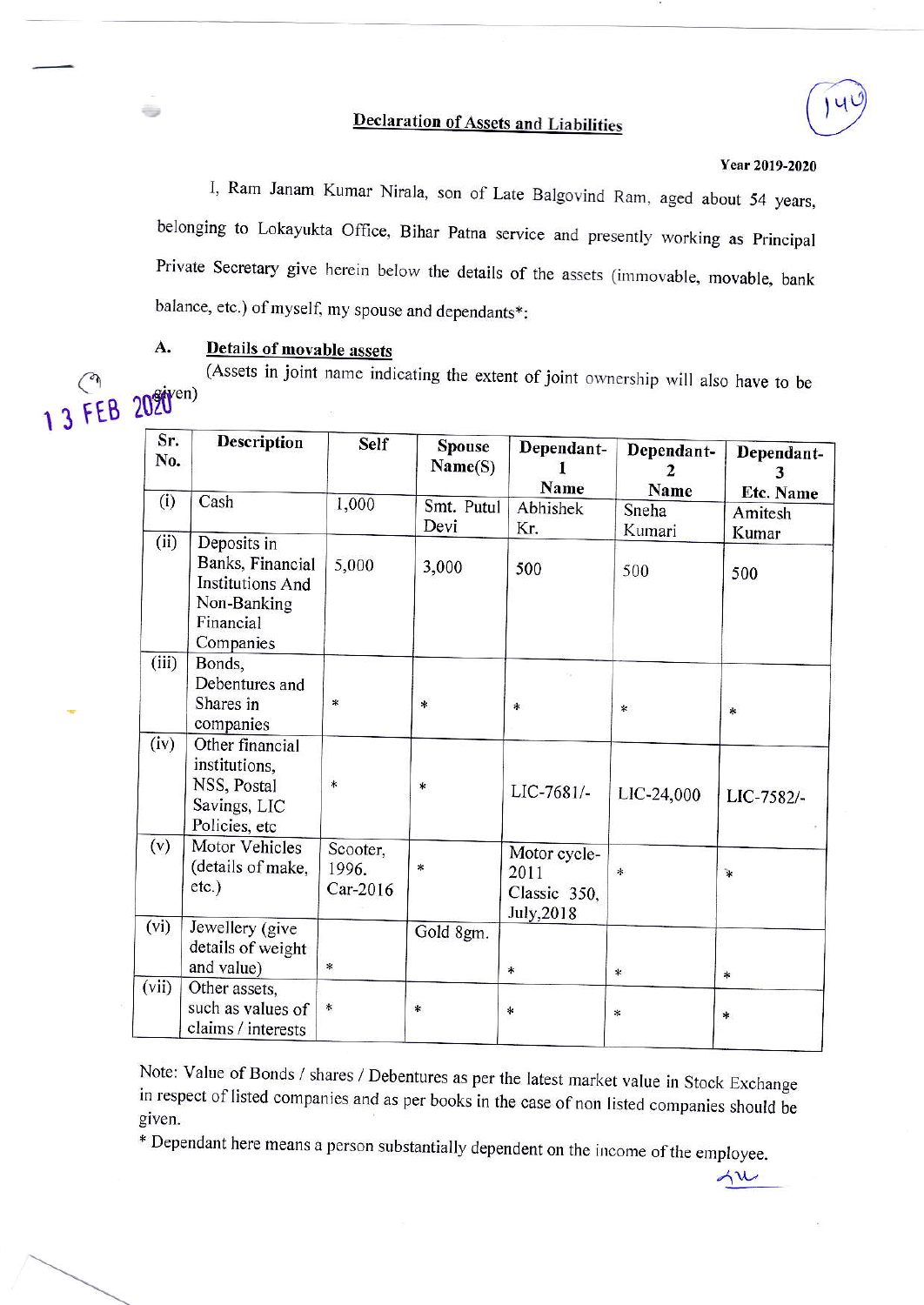139 B.

## **Details of Immovable assets**

[Note: Properties in joint ownership indicating the extent of joint ownership will also have to be indicated]

| Sr.<br>No. | Description                                                                                                                                                       | <b>Self</b>                                                                              | Spouse  | Dependant- | Dependant- | Dependant-       |
|------------|-------------------------------------------------------------------------------------------------------------------------------------------------------------------|------------------------------------------------------------------------------------------|---------|------------|------------|------------------|
|            |                                                                                                                                                                   |                                                                                          | Name(S) | 1<br>Name  | 2<br>Name  | 3<br>Etc. Name   |
| (i)        | Agricultural Land<br>- Location(s)<br>- Survey<br>number(s)<br>- Extent (Total<br>measurement)<br>-Current market<br>value                                        | vill+Po-<br>Barandi,<br>Rahui<br>(Nalanda)<br>Survey<br>no.835,836<br>35D.<br>$60,000/-$ | ∗       | $\ast$     | $\ast$     | *                |
| (ii)       | Non-Agricultural<br>Land<br>- Location(s)<br>- Survey<br>number(s)<br>- Extent (Total<br>measurement)<br>-Current market<br>value                                 | *                                                                                        | $\ast$  | $\ast$     | *          | ∗                |
| (iii)      | <b>Buildings</b><br>(Commercial and<br>residential)<br>Location(s)<br>- Survey /door<br>number(s)<br>- Extent (Total<br>measurement)<br>- Current market<br>value | $\ast$                                                                                   | $\star$ | $\ast$     | ∗          | $\ast$           |
| (iv)       | Houses /<br>Apartments, etc.<br>- Location(s)<br>- Survey /door<br>number(s)<br>- Extent (Total<br>measurement)<br>- Current market<br>value                      | Joint<br>House<br>at<br>village.                                                         | *       | ∗          | *          | $\ast$           |
| (v)        | Others (such as<br>interest in<br>property)                                                                                                                       | $\ast$                                                                                   | $\ast$  | $\ast$     | $\ast$     | $\ast$           |
|            |                                                                                                                                                                   |                                                                                          |         |            |            | $\lambda^{\vee}$ |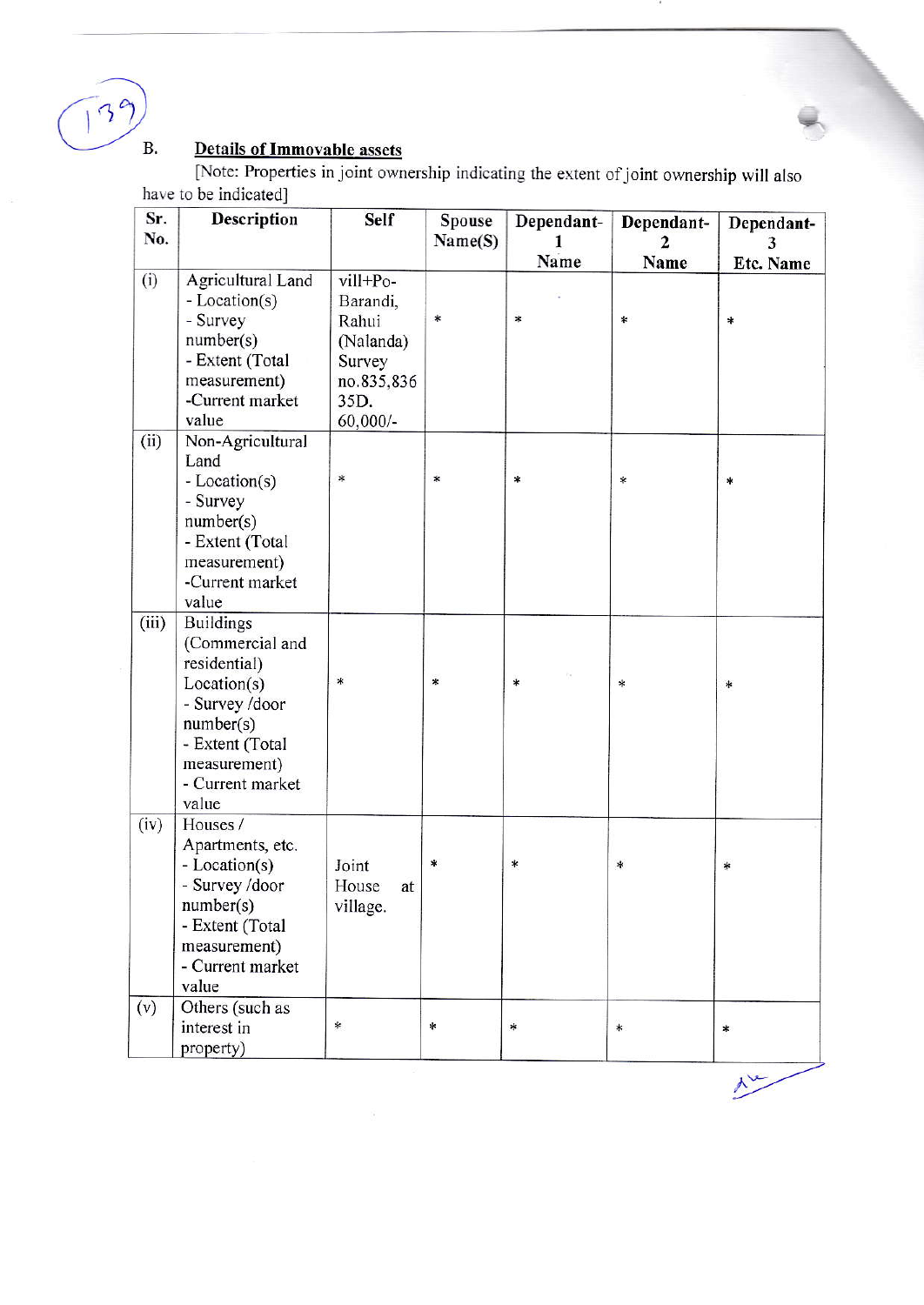18

 $d^{\prime\prime}$ 

 $i(2)$  I give herein below the details of my liabilities / overdues to public financial institutions and government dues:-

[Note : Please give separate details for each item)

| Sr.<br>No. | <b>Description</b>                                                                                                                                                 | Name & address of Bank /<br><b>Financial Institutions(s)/</b><br>Department (s) | Amount<br>outstanding as on<br>12-02-2019<br>2,50,000/- |  |
|------------|--------------------------------------------------------------------------------------------------------------------------------------------------------------------|---------------------------------------------------------------------------------|---------------------------------------------------------|--|
| (a)        | (i) Loans from Banks                                                                                                                                               | Car Loan. SBI, Dak Bunglow,<br>Patna                                            |                                                         |  |
|            | (ii) Loans from financial<br>institutions                                                                                                                          | *                                                                               | $\ast$                                                  |  |
|            | (iii) Government Dues:<br>(a) dues to departments<br>dealing with government<br>accommodation                                                                      | $\ast$                                                                          | $*$                                                     |  |
|            | (b) dues to departments<br>dealing with supply of water                                                                                                            | $\ast$                                                                          | $\ast$                                                  |  |
|            | (c) dues to departments<br>dealing with supply of<br>electricity                                                                                                   | $\ast$                                                                          | $\ast$                                                  |  |
|            | (d) dues to departments<br>dealing with telephones                                                                                                                 | $\ast$                                                                          | *                                                       |  |
|            | (e) dues to departments<br>dealing with government<br>transport (including aircraft<br>and helicopters)                                                            | $\ast$                                                                          | $\ast$                                                  |  |
|            | (f) Other dues, if any                                                                                                                                             | $\ast$                                                                          | $\sim$                                                  |  |
| (b)        | (i) Income Tax including<br>surcharge [Also indicate the<br>assessment year upto which<br>Income Tax Return filed.<br>Give also Permanent<br>Account Number (PAN)] | $90,436/-$<br>Assesement Year 2019-20<br>ABNPN5417A                             | $\ast$                                                  |  |
|            | (ii) Wealth Tax [Also<br>indicate the assessment year<br>upto which Wealth Tax<br>return filed.]                                                                   | $\ast$                                                                          | $\ast$                                                  |  |
|            | (iii) Sales Tax [Only in case<br>of proprietary business]                                                                                                          | $\ast$                                                                          | $\ast$                                                  |  |
|            | (iv) Property Tax                                                                                                                                                  | $\overline{\ast}$                                                               | $\ast$                                                  |  |